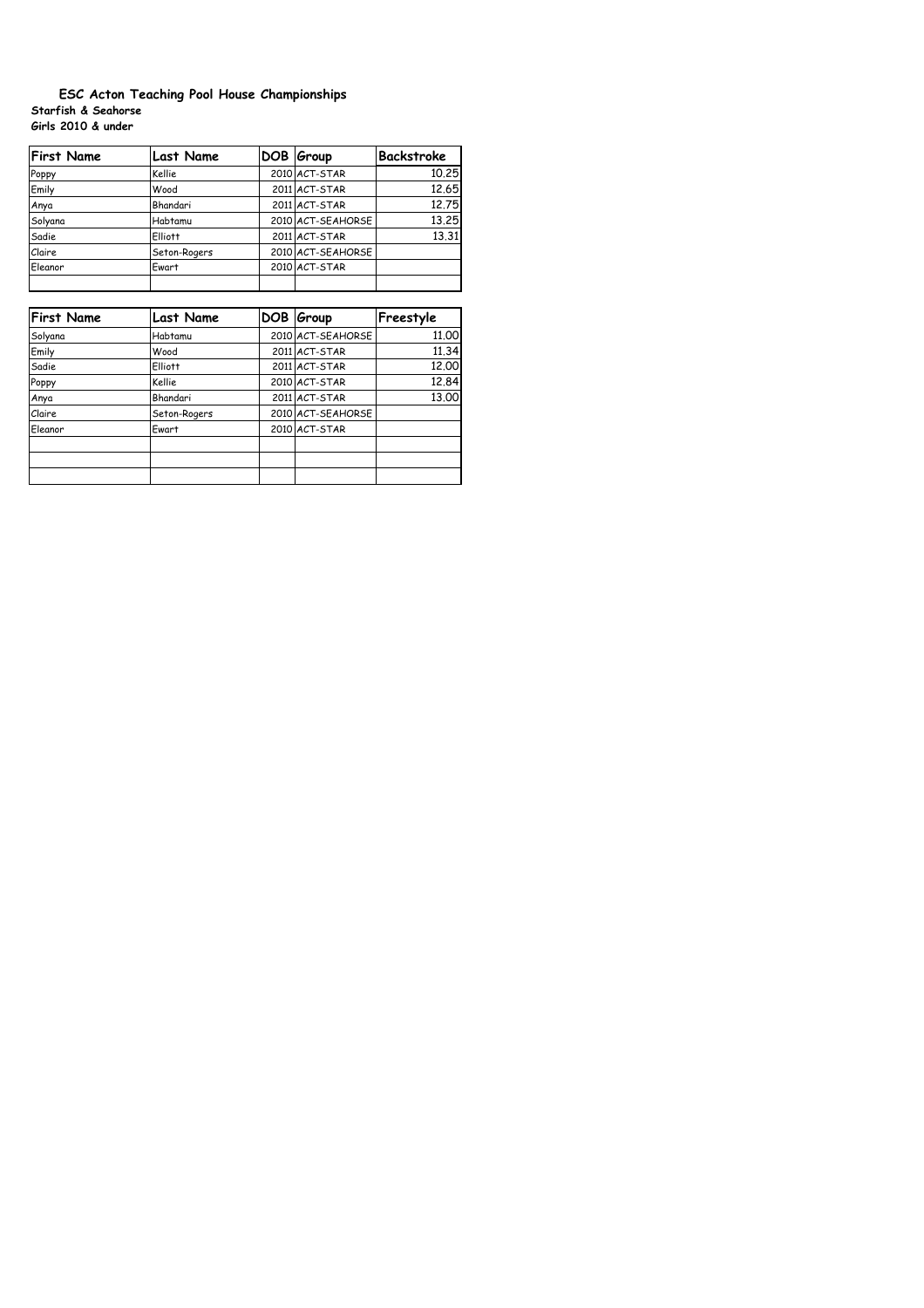## **Starfish & Seahorse Girls 2009 & over**

| <b>First Name</b> | <b>Last Name</b> | DOB Group         | <b>Backstroke</b> |
|-------------------|------------------|-------------------|-------------------|
| Laura             | Grabowska        | 2009 ACT-SEAHORSE |                   |
| Nikol             | Ivanova          | 2009 ACT-SEAHORSE |                   |
| Maimana           | Iyow             | 2007 ACT-STAR     |                   |
| Ellena            | Taages           | 2007 ACT-SEAHORSE |                   |
|                   |                  |                   |                   |
|                   |                  |                   |                   |
|                   |                  |                   |                   |
|                   |                  |                   |                   |
|                   |                  |                   |                   |

| <b>First Name</b> | <b>Last Name</b> | DOB Group         | Freestyle |
|-------------------|------------------|-------------------|-----------|
| Laura             | Grabowska        | 2009 ACT-SEAHORSE |           |
| Nikol             | Ivanova          | 2009 ACT-SEAHORSE |           |
| Maimana           | Iyow             | 2007 ACT-STAR     |           |
| Ellena            | Taages           | 2007 ACT-SEAHORSE |           |
|                   |                  |                   |           |
|                   |                  |                   |           |
|                   |                  |                   |           |
|                   |                  |                   |           |
|                   |                  |                   |           |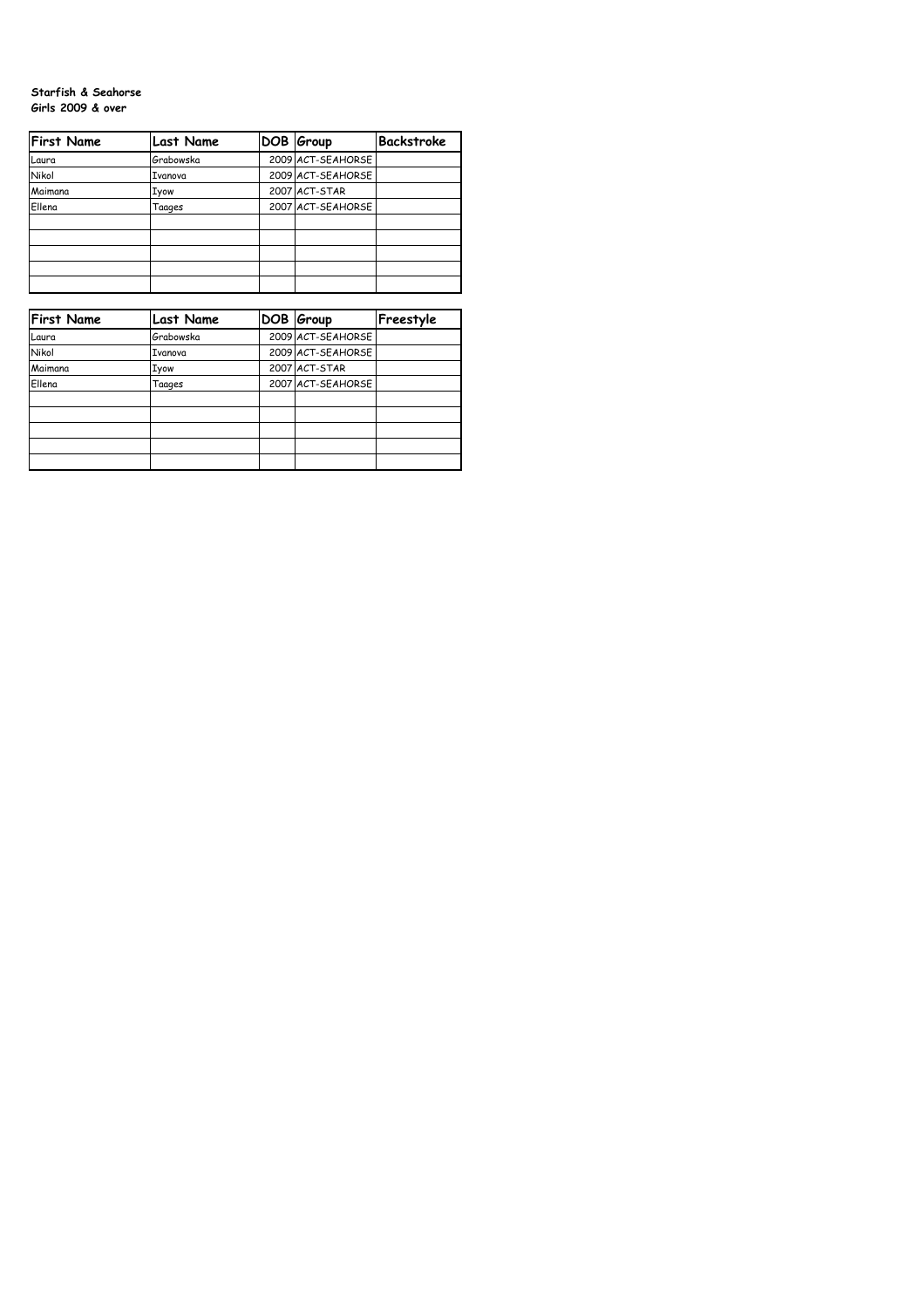## **Starfish & Seahorse Boys 2010 & younger**

| <b>First Name</b> | <b>Last Name</b> | DOB Group         | Backstroke |
|-------------------|------------------|-------------------|------------|
| Alexander         | Krasnodebski     | 2011 ACT-SEAHORSE | 11.50      |
| Hiroki            | Sakayama         | 2010 ACT-SEAHORSE | 12.62      |
| Arman             | Malik            | 2011 ACT-SEAHORSE | 14.81      |
| George            | Russell          | 2011 ACT-STAR     | 17.18      |
| Charlie           | O'Mahony         | 2012 ACT-STAR     | 22.90      |
| Yuta              | Suzuki           | 2010 ACT-SEAHORSE |            |
| Krishay           | <b>Bisht</b>     | 2011 ACT-STAR     |            |
|                   |                  |                   |            |
|                   |                  |                   |            |
|                   |                  |                   |            |
|                   |                  |                   |            |
|                   |                  |                   |            |
|                   |                  |                   |            |

| <b>First Name</b> | <b>Last Name</b> | <b>DOB</b> | Group             | Freestyle |
|-------------------|------------------|------------|-------------------|-----------|
| Alexander         | Krasnodebski     |            | 2011 ACT-SEAHORSE | 9.90      |
| Hiroki            | Sakayama         |            | 2010 ACT-SEAHORSE | 10.85     |
| George            | Russell          |            | 2011 ACT-STAR     | 13.25     |
| Arman             | Malik            |            | 2011 ACT-SEAHORSE | 13.38     |
| Charlie           | O'Mahony         |            | 2012 ACT-STAR     | 22.87     |
| Yuta              | Suzuki           |            | 2010 ACT-SEAHORSE |           |
| Krishay           | <b>Bisht</b>     |            | 2011 ACT-STAR     |           |
|                   |                  |            |                   |           |
|                   |                  |            |                   |           |
|                   |                  |            |                   |           |
|                   |                  |            |                   |           |
|                   |                  |            |                   |           |